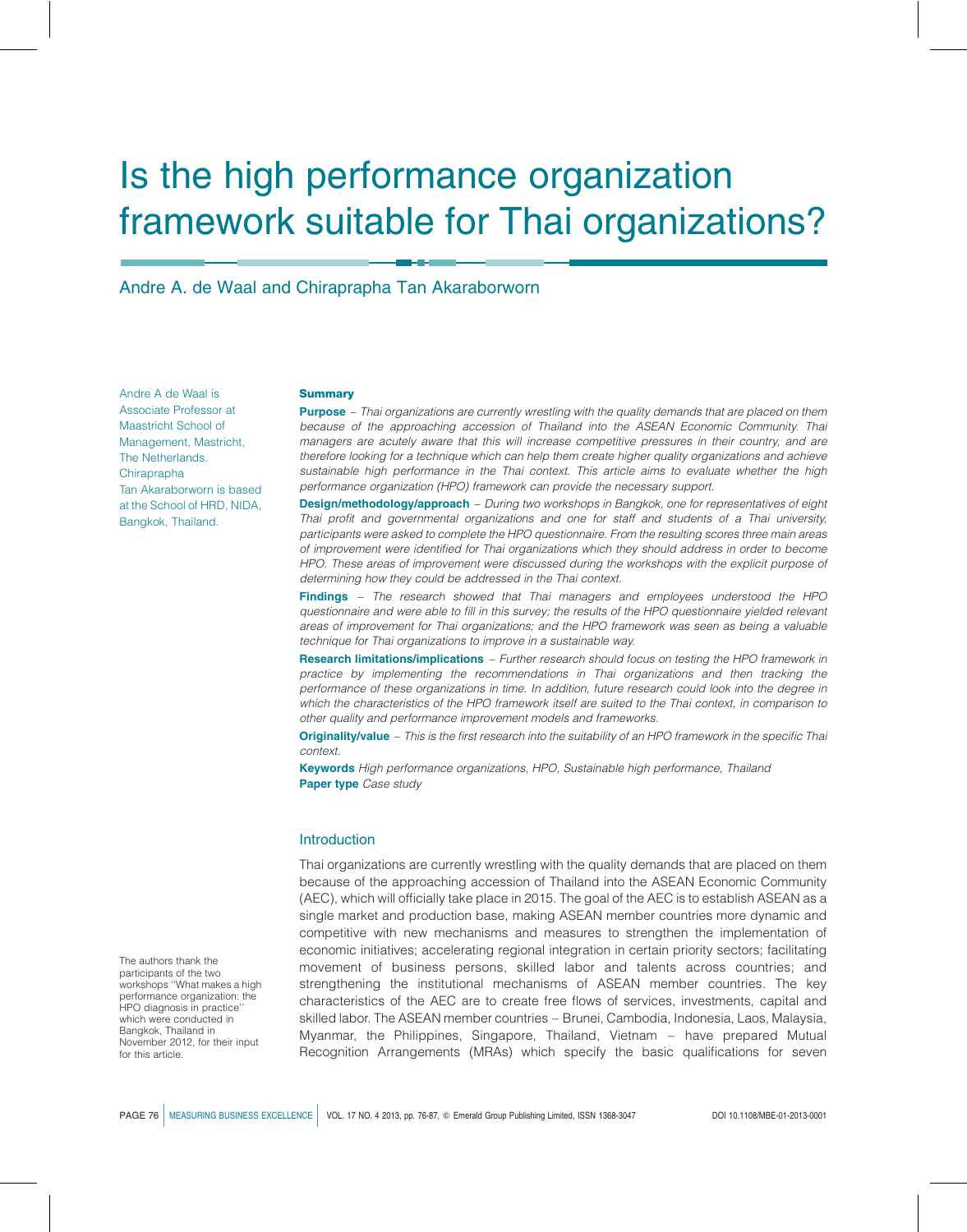groups of professionals (engineering services, architectural services, surveying qualifications, medical practitioners, dental practitioners, nursing services, accountancy services) to work freely in member countries. In order to deal with the advantages and disadvantages these free flows create, Thailand has to increase the competitiveness of its businesses and strengthen its governmental sector. Thai managers are acutely aware of this as a recent study into the trends in strategies of Thai organizations showed a clear need for concepts, methods and techniques (Wattanasupachoke, 2012). Thai managers state these need to help them create higher quality organizations and achieve sustainable high performance (Choonhaklai and Singsuriya, 2008).

# High performance research in Thailand

In this respect it is unfortunate that there seems to be a shortage of studies into high performance in Thai organizations. An overview of 290 studies into high performance and excellence conducted in the period 1960 until 2007 (de Waal, 2006, rev. 2010, 2012a) revealed that in 19 of these studies (6.6 percent) Asian organizations were involved. In three of those 19 studies Thai organizations were included (Deshpandé et al., 2004; Chakrabarti et al., 2007; Gostick and Elton, 2007), however there was not a single study which looked exclusively at Thai organizations. A subsequent search of the academic databases – such as EBESCO, Science Direct and Emerald – into recent literature did not yield comprehensive high performance organization (HPO) studies, mostly the studies found were into facets of high performance in the Thai context. Numprasertchaia and Igel (2005) looked into the factors that increase knowledge creation and exchange at three research units of Thai universities, and found that collaboration between these units provided access to a greater breadth and depth of research knowledge than pure in-house development. Limsila and Ogunlana (2008) examined how project managers' leadership styles and subordinates' organizational commitment correlated with leadership outcomes and work performance of subordinates on Thai construction projects, and found that the transformational leadership style had a positive association with work performance. Ooncharoen and Ussahawanitchakit (2008) examined the relationships between five dimensions of service culture (high-quality service, open and honest communication, service responsiveness, service failure prevention, and service recovery) and the performance of Thai hotels, and identified several significant relationships. In addition they found that organizational support, technology orientation and employee competency had a significant effect on the five dimensions of service culture. Kantabutra (2011) investigated whether the Rhineland leadership model could be applied at a Thai healthcare organization in order to increase corporate sustainability, and concluded that Avery's 19 Rhineland practices provided a useful framework for evaluating the corporate sustainability of this Thai enterprise. Pongpearchan and Ussahawanitchakit (2011) found partial significant relationships between Thai SMEs' visions for sustainable growth and competitive learning capability, market culture implementation, strategic entrepreneurship management competency, business practice effectiveness, value creation excellence, operational innovation efficiency, strategic advantage, corporate profitability, firm success via government support, and outstanding business experiences. Yasamorn and Ussahawanitchakit (2011) found partial significant relationships between the influence of strategic collaborative capability and valuable knowledge competency, outstanding innovation creativity, unique entrepreneurship excellence, business growth, organizational sustainability, visions for inter-firm operations, inter-coordination experience, globalization enhancement, and technological availability in Thai tourism businesses. Intarapanich and Ussahawanitchakit (2011) found partial significant impacts of dynamic technology capability on organizational stability through mediating influences in Thai IT firms of business knowledge creativity, corporate improvement integration, operational development excellence, and technology diffusion orientation, competitive dynamism, and business turbulence. Nunta et al. (2012) investigated the effects of service innovation strategies on spa business performance in Thailand and the moderating effect of modern leadership competency and business environment are moderators, and found that three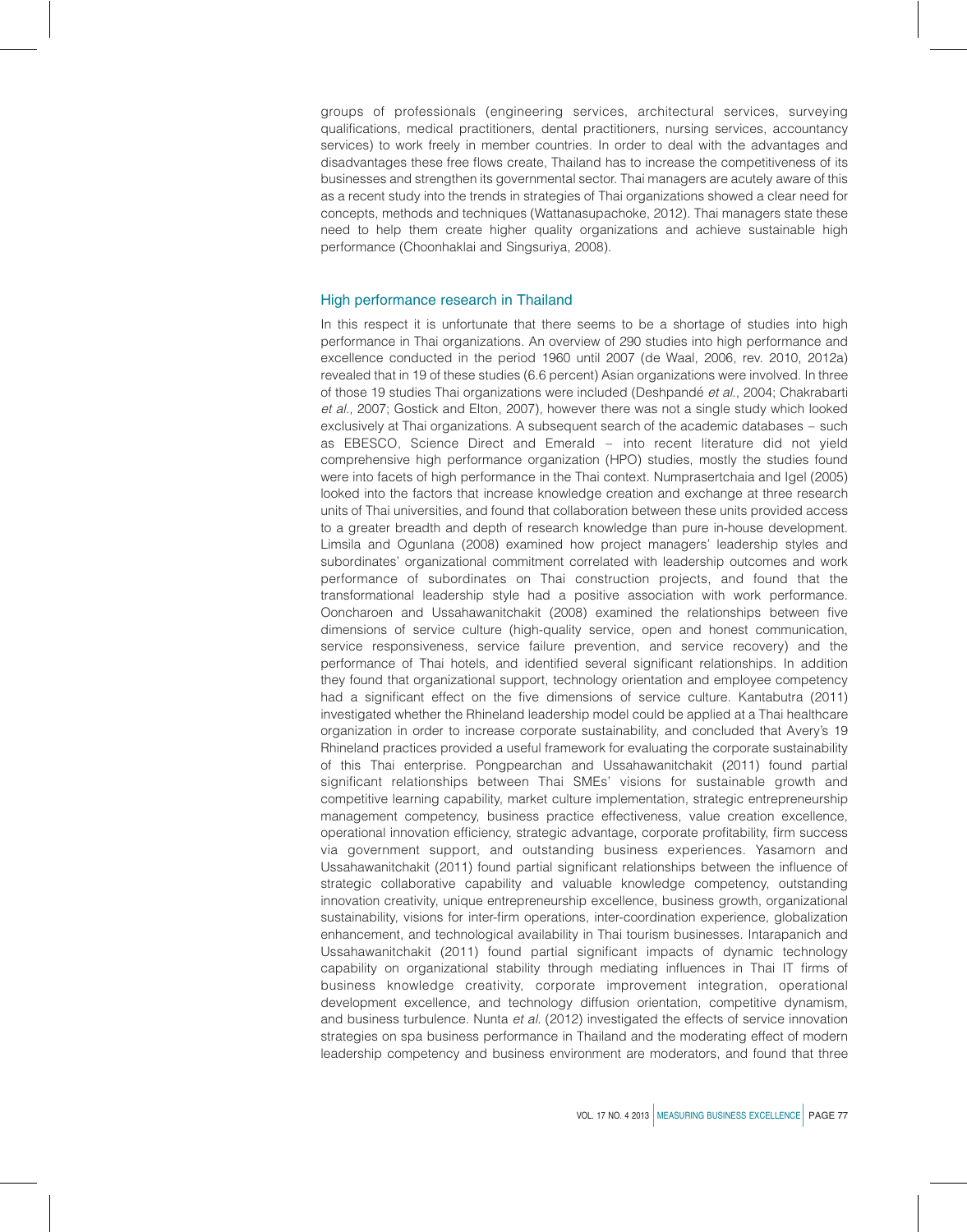dimensions of service innovation strategy (creative service idea, attitude toward change, generative learning) affected business performance positively.

The apparent lack of academic articles on HPO in Thailand does not mean there have not been initiatives in this field in Thai organizations. In fact, the concept of HPO was introduced in Thailand – through the Thailand Quality Award (TQA) – as an organizational development concept. The TQA, based on the Malcolm Baldridge National Quality Award, has been awarded since 2002 to outstanding Thai organizations (Federal of Thailand Performance Improvement, 2010). Its criteria have now been adopted by many sectors in Thailand, such as the Hospital Accreditation (HA), the Public Sector Management Quality (PMQA), the State Enterprise of Performance Appraisal (SEPA), and the Thailand Qualification Framework for Higher Education (TQF). In Thai's public sector the first Royal Decree on Criteria and Procedures for Good Governance was introduced in 2003, with as main goal to introduce HPO thinking in Thai public sector organizations (Decharin, 2006). In the private sectors, the Petroleum Authority of Thailand Public Company Ltd. (PTT) announced in 2005 as first Thai profit company the vision of becoming an HPO. The company has been working on achieving this vision, by using concepts and techniques as information technology, innovation, knowledge management, leadership and operational agility and excellence.

However, despite this practical experience with HPO, no holistic and scientifically validated framework of what constitutes a high performing Thai organization has thus far been developed. An exception seemed to be Chanchaochai (2009) who described in ''White Ocean Strategy'' the elements of Thai organizations that no longer placed themselves ''in the center of the universe'' but tried to be in harmony with its surrounding business, social and natural environments, and as a consequence achieved better results in the ''people, passion, profit and planet'' areas. Unfortunately ''White Ocean Strategy'' is not based on research but on the opinion of the author and can therefore not be taken as a valid starting point for the transition of Thai organizations toward HPO. This starting point, however, could possibly be found in the HPO Framework (de Waal, 2012b) which was developed based on data collected worldwide, both in developed and developing countries. As the HPO framework has been empirically validated in three Asian countries, Nepal (de Waal and Frijns, 2009, 2011), Vietnam (de Waal et al., 2009) and the Philippines (de Waal and de Haas, 2013), it was considered that it might be also applicable in the Thai context to make the transition of high performance tangible for Thai organizations. Research into application of the HPO Framework has shown that organizations can expect considerably better financial and non-financial results (de Waal, 2012a, b), so Thai organizations could possibly expect the same. Therefore, the research question of this study was as follows:

RQ. Is the HPO framework suitable for Thai organizations?

This research question is particular interesting because Thai management has been dominated by Western theories and concepts which in general did not take into account the particular Thai context (Fisher and Härtel, 2004; Cornelius et al., 2010). So, in order for the HPO Framework to be suitable for Thai organizations, it has to cater to the Thai context (Choonhaklai and Singsuriya, 2008; Khruasuwan et al., 2009).

# The HPO framework

The HPO Framework was developed based on a descriptive review of 290 academic and practitioner publications on high performance and a questionnaire which was completed by 3,200 respondents worldwide (de Waal, 2006 rev. 2010, 2012a, b). In this respect, an HPO was defined as:

... an organization that achieves financial and non-financial results that are exceedingly better than those of its peer group over a period of time of five years or more, by focusing in a disciplined way on that what really matters to the organization.

The HPO framework consists of five HPO factors and 35 underlying characteristics (see Appendix, Table AI). The five HPO factors are: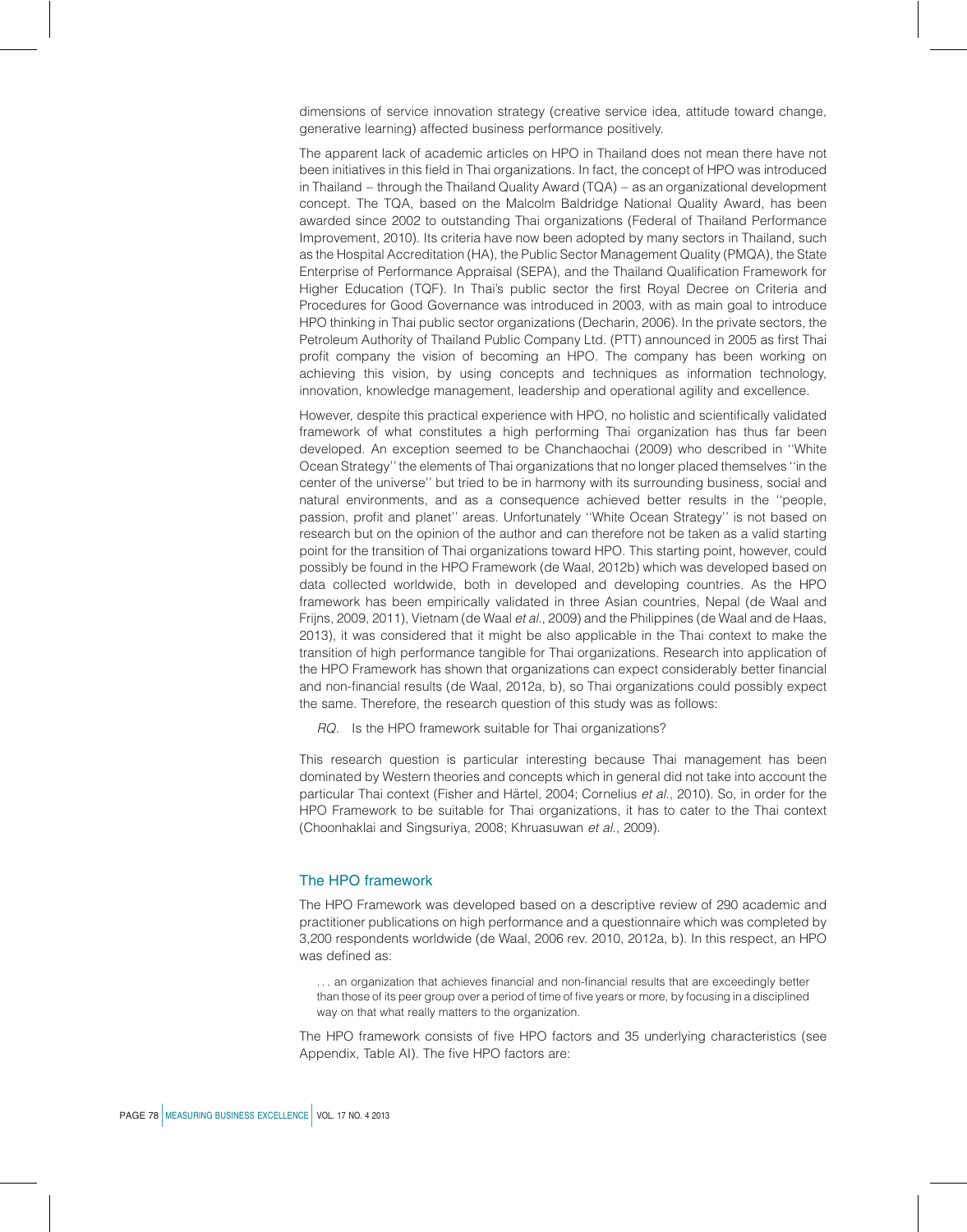- 1. Management quality. Belief and trust in others and fair treatment are encouraged in an HPO. Managers are trustworthy, live with integrity, show commitment, enthusiasm, and respect, and have a decisive, action-focused decision-making style. Management holds people accountable for their results by maintaining clear accountability for performance. Values and strategy are communicated throughout the organization, so everyone knows and embraces these.
- 2. Openness and action-orientation. An HPO has an open culture, which means that management values the opinions of employees and involves them in important organizational processes. Making mistakes is allowed and is regarded as an opportunity to learn. Employees spend a lot of time on dialogue, knowledge exchange, and learning, to develop new ideas aimed at increasing their performance and make the organization performance-driven. Managers are personally involved in experimenting thereby fostering an environment of change in the organization.
- 3. Long-term orientation. An HPO grows through partnerships with suppliers and customers, so long-term commitment is extended to all stakeholders. Vacancies are filled by high-potential internal candidates first, and people are encouraged to become leaders. An HPO creates a safe and secure workplace (both physical and mental), and dismisses employees only as a last resort.
- 4. Continuous improvement and renewal. An HPO compensates for dying strategies by renewing them and making them unique. The organization continuously improves, simplifies and aligns its processes and innovates its products and services, creating new sources of competitive advantage to respond to market developments. Furthermore, the HPO manages its core competences efficiently, and sources out non-core competences.
- 5. Workforce quality. An HPO assembles and recruits a diverse and complementary management team and workforce with maximum work flexibility. The workforce is trained to be resilient and flexible. They are encouraged to develop their skills to accomplish extraordinary results and are held responsible for their performance, as a result of which creativity is increased, leading to better results.

The HPO research shows that there is a direct and positive relation-ship between the five HPO factors and competitive performance: the higher the scores on the HPO factors (HPO scores), the better the results of the organization, and the lower the HPO scores the lower the competitive performance. The research also shows that all HPO factors need to have equal scores. An organization can evaluate its HPO status by having its management and employees fill in an HPO questionnaire, consisting of questions based on the 35 HPO characteristics with possible answers on an absolute scale of 1 (very poor at this characteristic) to 10 (excellent on this characteristic), and then calculating the average scores on the HPO factors. These average scores indicate where the organization has to take action to improve in order to become an HPO.

# Research approach and results

The research into the suitability of the HPO Framework for Thai organizations can be characterized as being exploratory in nature. In November 2012 the authors conducted in Bangkok two workshops on the HPO Framework. In the first workshop, 25 representatives of eight Thai profit and governmental organizations were present. These representatives were all senior or mid-level managers and employees from the human resource departments. The second workshop was conducted at the Thai university where the second author of this article worked. In this workshop, 15 staff members – both lecturers and management and senior management – and 50 students were present. All organizations represented during both workshops were not selected beforehand, as such a random sample was achieved of low, average and high performing organizations. During the workshops the attendees were asked to fill in the HPO questionnaire, yielding a total of 72 completed questionnaires. The average scores for the five HPO scores were calculated from these questionnaires and are depicted in Figure 1. Also in this figure, the scores for 324 Asian organizations (excluding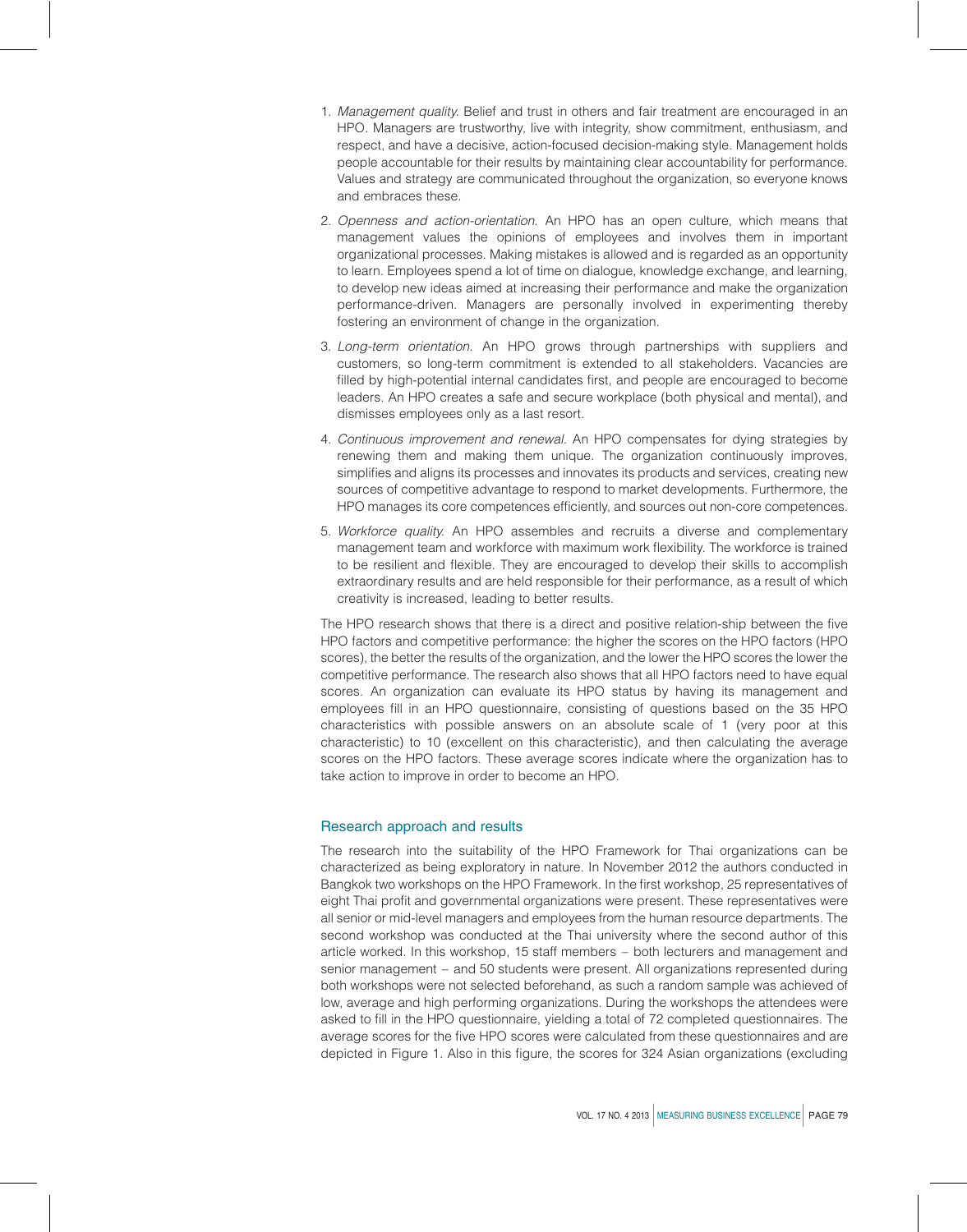

Thai organizations), which were presented in the database of the HPO Center, are given. In the Appendix (Table AI) the detailed scores per HPO characteristic are listed.

As can be seen from Figure 1, the Thai organizations that participated in the research profiled as average Asian organizations. Not only were the HPO scores for both practically equivalent, the shapes of the HPO lines were the same. The only exception was the higher peak for the HPO factor long-term orientation for Thai organizations. It is also clear from Figure 1 that Thai organizations were not HPO yet, as this requires an average HPO score of at least 8.5 (de Waal, 2012a, b), while the calculated average score was 6.6 for Thai organizations (and 6.5 for Asian organizations). Therefore, Thai organizations needed to work on improving the HPO characteristics in a dedicated fashion so they would increase their scores and by doing that, obtain better organizational performance (de Waal, 2012a, b).

# Analysis and discussion

From the scores on the HPO characteristics three main areas of improvement were identified for Thai organizations which they should address in order to become HPO. These areas of improvement were discussed during the workshops with the explicit purpose to see how they could be addressed in the Thai context. In addition, the suitability of the HPO Framework for Thai organization was evaluated. In the next section the areas of improvement are briefly described, and the suggestions of the workshop attendees on how to address these areas in the Thai context are given.

#### Area of improvement 1: improve the improvement process itself

This area of improvement refers to Thai organizations have difficulty with improving, simplifying and aligning their processes (HPO characteristics 2, 3 and 4, scores: 6.5, 5.8 and 5.6). Specifically the performance management process has to be addressed (characteristics 5 and 6, scores: 6.3 and 5.8). This process of improvement should be aimed at making the organization more unique as Thai organizations scoring relatively low on adopting a unique strategy (characteristic 1, score: 6.0) and innovating (characteristics 7 and 8, scores: 5.8 and 6.3). This uniqueness is an important concern to Thai managers as they stated that: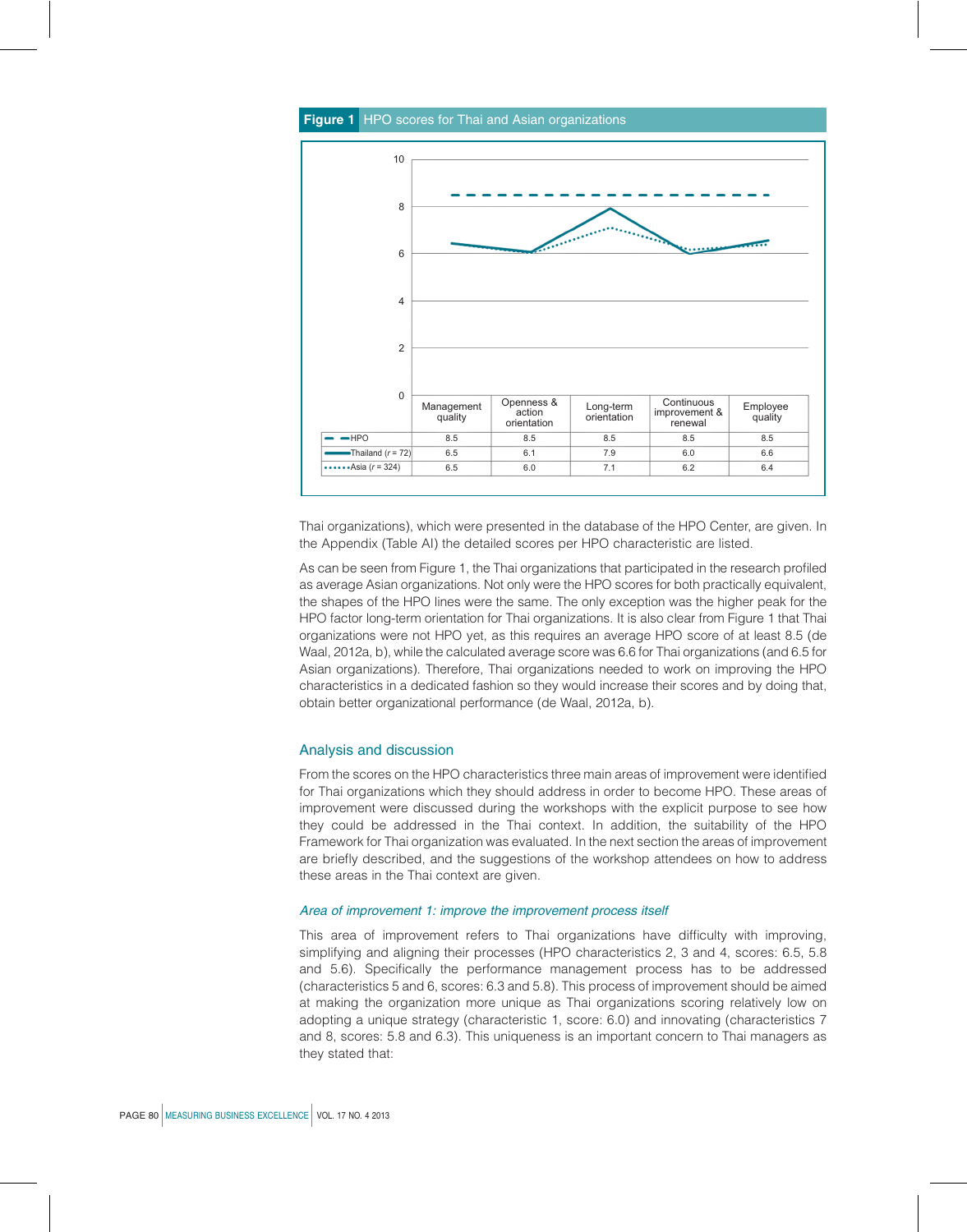It makes companies stand out from competitors. The external factors are unpredictable such as me-too product tactics and price war which increase pressure for businesses to create distinct identity in products. It gives companies more chances to find a market opportunity and gain sustainable competitive advantages, particularly when there is a greater degree of commoditization in the industries (Wattanasupachoke, 2012, pp. 78).

Boonpattarakan (2012) found, in his study of ways for Thai SMEs to strengthen their organizational capabilities, that one of the success factors for Thai organizations was to look for continuous improvement in all aspects of the organization and consider this a task for everyone in the organization.

A reason for the relatively low scores for process improvement could be because many Thai organizations have implemented performance management, not as an organizational development intervention, i.e. for the purpose of continuous improvement (de Waal, 2013), but rather as an annual performance appraisal tool. Akaraborworn (2005) reviewed the use of performance management in Thai private sectors. She found that performance management was mainly used for deciding individual merit increases (78.5 percent), goal setting (69.1 percent), promotion (65.2 percent), training and development purposes (62.7 percent), and corporate culture development (31.8 percent). Six and seven years later, during reprises of the research, Akaraborworn (2011, 2012) basically obtained the same results.

The workshop attendees suggested that the ISO standards, much in use at Thai organizations, should no longer be seen as the quality standards to be reached but rather as minimum demands, and that the organization should set higher quality standards to be achieved. Also, TQM should no longer be seen and practiced as a top-down approach but more bottom-up in which employees are encouraged to speak out and come up with quality improvement ideas themselves. In addition, the introduction of SOPS (standard operating procedures) should help to simplify and better align processes in the organization. Another suggestion was to give lower management more responsibility for realizing process improvements as they are nearest to the processes and the employees. The workshop attendees also suggested that an initiative called ''the best monthly idea'' could be introduced in which, during a monthly unit meeting, the most innovative idea was going to be rewarded.

#### Area of improvement 2: involve employees more

This area of improvement refers to management not engaging employees in dialogue enough (HPO characteristic 9, score 5.8) and only marginally involving them in important processes (characteristic 11, score 6.2) enough. As one attendee commented: ''As management we often consider the voice of the workforce as noise, we should start regarding that as the voice again.'' In addition, employees do not spend enough time themselves on knowledge sharing and learning (characteristic 10, score 5.6). There are several reasons for the relatively low scores. Many Thai organizations, although considering the strategic management process as a critical management tool for setting the course and improving, do not pay enough attention to the sub-process of strategy communication and translation to lower levels and thus do not plan for formal and informal communication channels. Corporate strategic plans are therefore normally known only to top management and the strategic planning team. Another reason is that the current performance evaluation process in Thai organizations tends to create fear among employees, encourage short-term thinking, stifle teamwork, and is seen as being no better than the outcomes lotteries (Akaraborworn, 2005). Supervisors do not invest their time in giving feedback on the performance evaluation result to subordinates. In addition, managers feel the performance evaluation process is confidential and therefore tend not to encourage communication and dialogue with employees on this.

Boonpattarakan (2012) found, in his study of ways for Thai SMEs to strengthen their organizational capabilities, that the extent of decentralization provided by management to employees – in the sense of providing more information, accountability, and authority so employees can take initiatives and make decisions to solve problems and improve products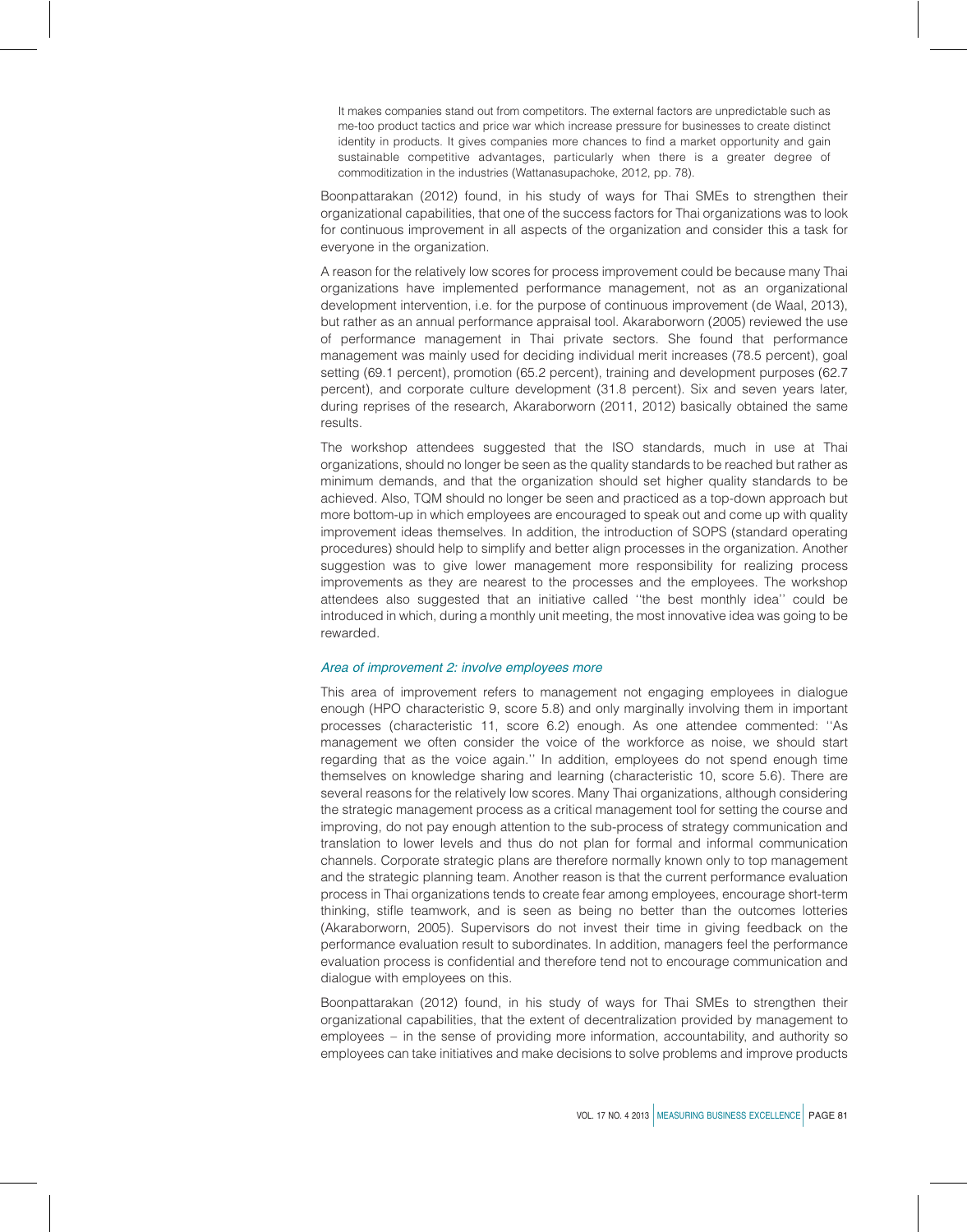or services and performance – was an important success factor. In addition, creating an organizational culture that fosters constant learning and knowledge acquiring so as to respond adequately was also a success factor for Thai organizations. Vanichchinchai (2012) discovered that employee involvement had a significant direct positive impact on the partnership management and supply performance of Thai organizations. Khruasuwan et al. (2009) found that, that contrary to expectations, the culture of Thailand - which is often characterized as paternalistic – was actually open to participative management. The latter was defined as:

[...] the process of collaboration between a company's managers and employees as they actively interact to solve problems and improve productivity and competitiveness of their outcomes, work and services. Participative Management is about pooling expertise and creativity of a company's workforce to get synergistic results (Khruasuwan et al., 2009, p. 53).

The workshop attendees suggested that managers of Thai organizations should be trained in and practice with dialoguing and mentoring. This should be done in addition to developing a better and more discipline performance evaluation and feedback process between management and employees, in which there has to be more exchange of opinions. Also, mechanisms to improve communication and knowledge sharing should be introduced, for instance morning talks in which management share the latest news with employees, round-tables at which several functions participate to discuss specific issues, and interactive web pages or an internet portal through which employees can share and discuss with each other and with management. The workshop attendees stressed there should be at least an official weekly dialogue session in each department, with a structured agenda, a facilitator to lead the dialogue, and the results of the dialogue posted on the portal. Employees themselves should be encouraged to generate more ideas, for instance by involving them more in improvement projects, and by emphatically asking for their ideas and opinions. Thai managers are aware that their organizations need to be innovative and therefore constantly need to improve products and come up with new ones. Their idea is to encourage employees to come up with more ideas for innovation and change, as they are the ones who are the source of creativity (Wattanasupachoke, 2012).

#### Area of improvement 3: become better managers

This area of improvement refers to managers of Thai organizations have to become better leaders by coaching employees emphatically toward extraordinary results (HPO characteristic 20, score 5.9) and also by being more decisive with non-performers (characteristic 25, score 5.5). In this respect, Choonhaklai and Singsuriya (2008) stated that many Thai managers do not play positive, innovative roles and that these managers ''should be educated and trained to plan for expanded opportunities for organizational development, stimulate positive change and provide a supportive context for change to occur'' (Choonhaklai and Singsuriya, 2008, p. 52). This is supported by Laohavichien et al. (2011) who demonstrated that leadership in Thailand was important to the implementation of quality practices, which in turn affected the quality of performances. Akaraborworn (2012) found that employee engagement was one of the top trends in Thailand, ever since the TQA, HA, PMQA, SEPA and TQF criteria had been implemented in private sectors, hospitals, public sectors, state enterprises and academic institutes. This was because conducting an employee engagement survey is one of the requirements in these criteria, in order to foster employee involvement in the organization. But as these criteria were still relatively new and Thai managers do not have much experience with them, knowledge and practical skills in engaging employees were still lacking.

The workshop attendees suggested that a coaching and mentoring culture could be promoted by starting with these activities from the top (lead by example), equipping managers with the knowledge and skills to do these activities, creating moments to practice these skills, recognizing and rewarding managers who develop themselves into good coachers, and certifying managers officially as coaches. The performance review process has to be improved and strengthened by explicitly, during performance reviews with employees, looking for the strengths of the employees and developing those by making sure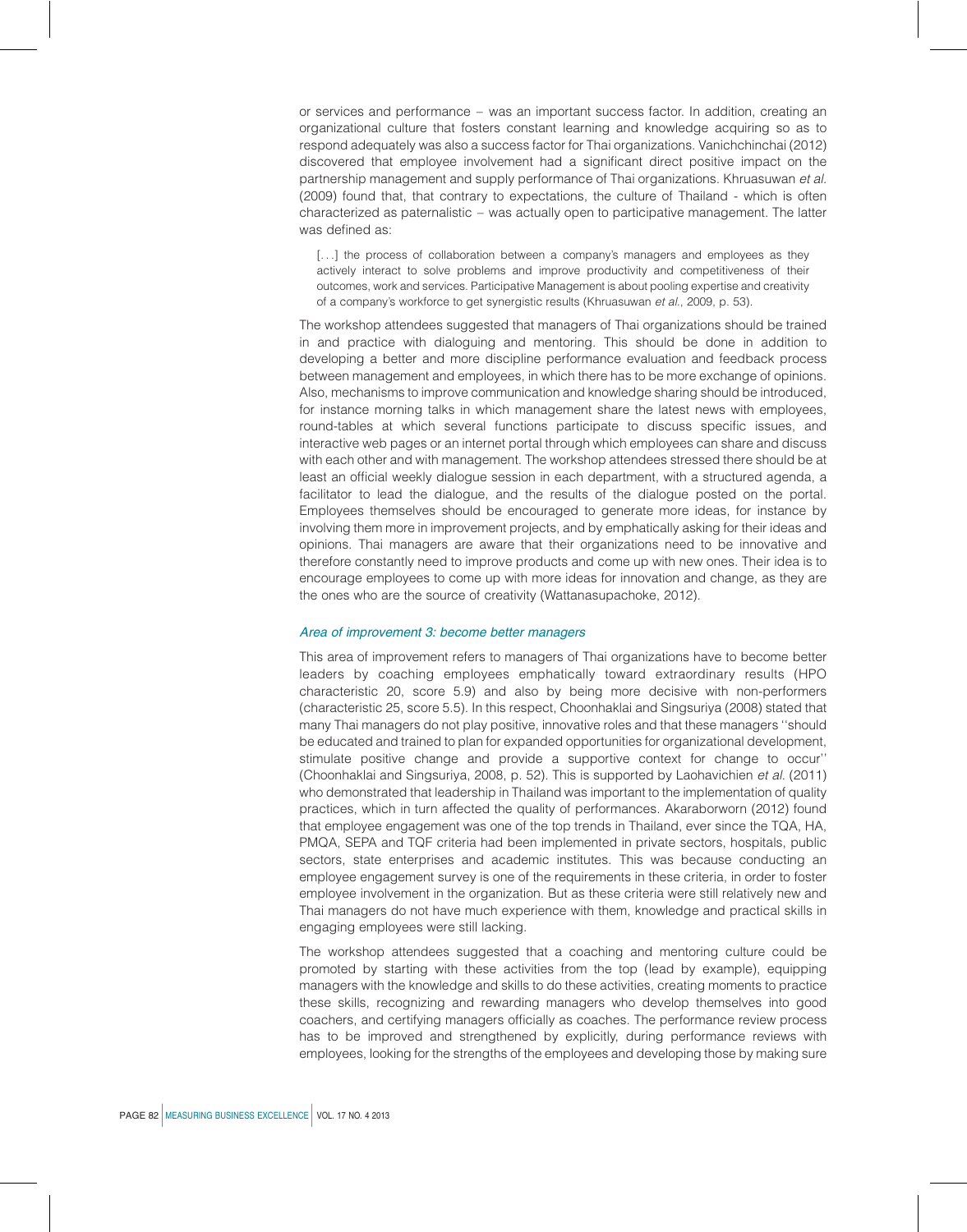that the employees are in the right job according to their strengths. If then, during the next three performance review periods, performance is under par the employee has to be asked to leave. It is however, according to the workshop attendees, important to go from the assumption that even the ''dead wood'' among the employees does have some life in it, and managers should strive to identify this life and then further develop it, so that employees previously considered ''dead wood'' can have a valued contribution to the organization after all. Laohavichien et al. (2011) stressed that dealing with non-performers is important, as they found in their study of Thai managers that effective Thai managers responded swiftly to poor performance while simultaneously providing a vision of the future to employees and modeling appropriate behaviors for their employees. They suggested that the more involved Thai managers were (i.e. those who model behaviors and stimulate their employees as well as punishing inappropriate behaviors) the more they positively affected organizational performance.

## Conclusion, limitations and future research

This article set out to find an answer on the research question ''Is the HPO Framework suitable for Thai organizations?'' With an affirmative answer the framework could support Thai managers in their efforts to create higher quality organizations which could cope with the challenges and possibilities of the AEC. The answer on this question also should indicate whether the HPO Framework took the Thai context enough into account. The answer was composed of the answers on three sub-questions:

- 1. Is the HPO framework understandable? Yes, Thai managers and employees understood the HPO questionnaire and were able to fill in this survey, thereby showing that they understood the framework.
- 2. Is the HPO framework relevant? Yes, the results of the HPO questionnaire yielded relevant areas of improvement for Thai organizations.
- 3. Is the HPO framework valuable? Yes, the HPO framework was experienced by the participants of the two workshops as being a valuable technique for Thai organizations to improve in a sustainable way.

As one of the workshop participants put it:

I think the HPO framework will help Thai organizations to achieve a high impact and yield good results for the stakeholders. The HPO framework certainly can inspire the employees of my company to perform well.

Thus this exploratory research shows that the HPO framework was positively received by Thai managers and employees and could indeed help Thai organizations improve. The research described in this paper has a theoretical contribution to the existing literature by being the first research into the high performance concept in Thai organizations. It also has a practical contribution as the HPO framework provides Thai managers with a practical way forward to improve their organizations. As governmental agencies were part of the study, the research shows that these also can potentially become high performing and thereby serve Thai society better.

The obvious limitation to the research is that, although there were 72 respondents, this number cannot be in advance seen to be representative for all Thai organizations, only as an indication. Also, although the workshop yielded tangible improvement opportunities, these have not been tested in practice. Thus, further research should focus on getting the views from more Thai organizations, and especially on testing the HPO framework in practice by implementing the recommendations in Thai organizations and then tracking the performance of these organizations in time. In this way, it can be evaluated if the advantages experienced by organizations while applying the HPO framework are also enjoyed by Thai organizations. Future research could also evaluate whether there are differences between Thai public and Thai private organizations in applying the HPO framework. Finally, this research shows the potential of the HPO framework for Thai organizations, but it does not discuss specifically how the HPO framework itself caters for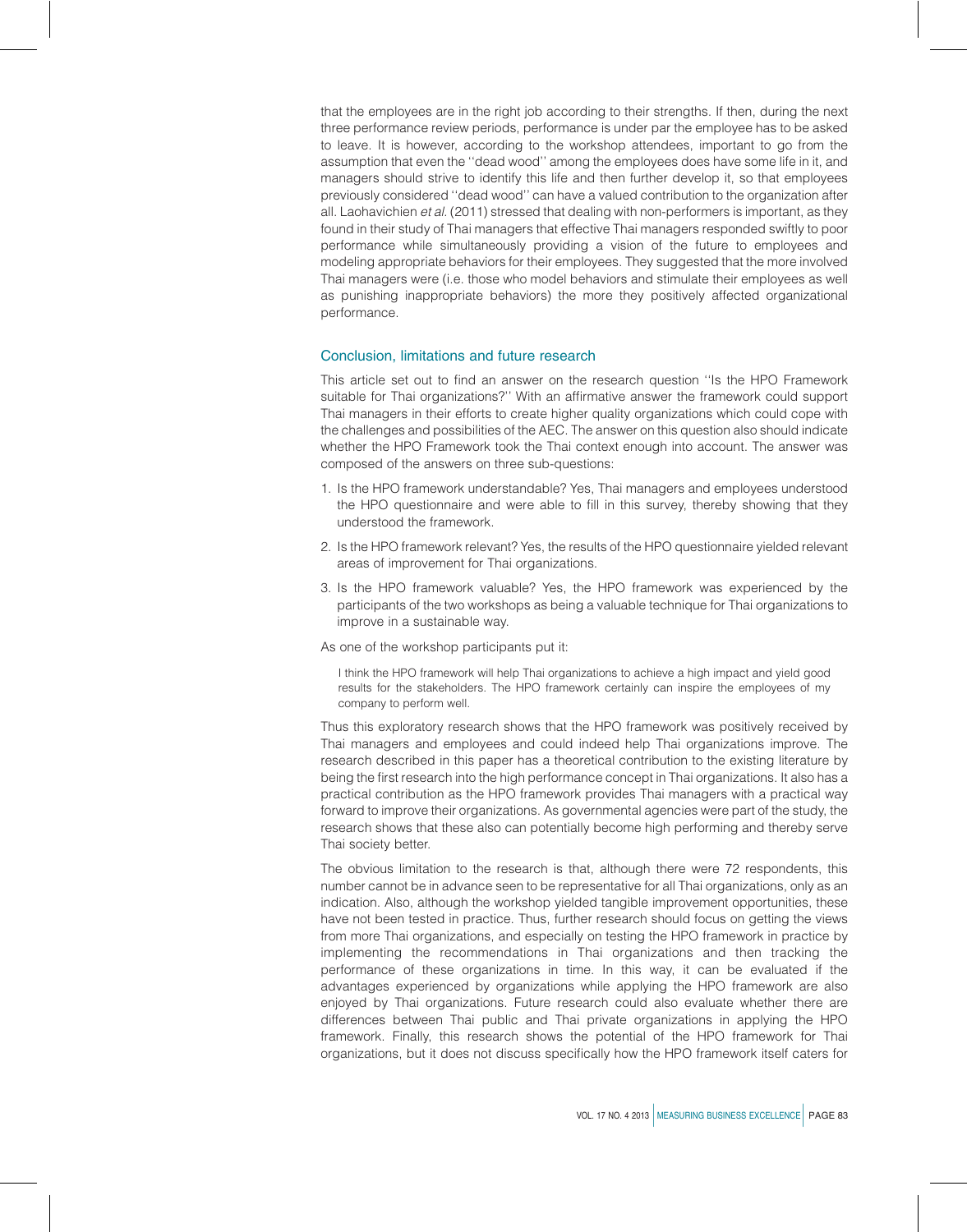the Thai context. As the HPO framework is more or less culturally neutral – it points out what should be improved, which is generically valid in many countries, but it does not stipulate how to improve ''the what'', something which depends on the culture – future research could look into the degree in which the characteristics of the HPO Framework itself are suited to the Thai context, in comparison to other quality and performance improvement models and frameworks.

#### **References**

Akaraborworn, C. (2011), ''HR trends in Thailand 2010-2011'', HROD Journal, Vol. 3 No. 1, pp. 5-22.

Akaraborworn, C.T. (2005), Performance Management System Survey, Personal Management Association of Thailand 40th Anniversary (PMAT ), Bangkok (in Thai).

Akaraborworn, C. (2012), HR Trends in Thailand 2012-2013, School of Human Resource Development, National Institute of Development Administration, Bangkok (in Thai).

Boonpattarakan, A. (2012), ''Model of Thai small and medium sized enterprises' organizational capabilities: review and verification'', Journal of Management Research, Vol. 4 No. 3, pp. 15-42.

Chakrabarti, A., Singh, K. and Mahmood, I. (2007), ''Diversification and performance, evidence from East Asian firms'', Strategic Management Journal, Vol. 28 No. 2, pp. 101-120.

Chanchaochai, D. (2009), White Ocean Strategy, DMG Books, Bangkok.

Choonhaklai, S. and Singsuriya, P. (2008), ''Thailand's approach to achieving effective leadership: culture and outcomes'', International Employment Relations Review, Vol. 14 No. 2, pp. 37-55.

Cornelius, N., Martinez Lucio, M., Wilson, F., Gagnon, S., MacKenzie, R. and Pezet, E. (2010), ''Ethnicity, equality and voice: the ethics and politics of representation and participation in relation to equality and ethnicity'', Journal of Business Ethics, Vol. 97 No. 1, pp. 1-7.

de Waal, A.A. (2006, rev. 2010), The Characteristics of a High Performance Organization, Social Science Research Network, available at: http://ssrn.com/abstract = 931873 (accessed August 27, 2012).

de Waal, A.A. (2012a), "Characteristics of high performance organizations", Journal of Management Research, Vol. 4 No. 4, pp. 39-71.

de Waal, A.A. (2012b), What Makes a High Performance Organization, Five Validated Factors of Competitive Advantage that Apply Worldwide, Global Professional Publishing, Enfield.

de Waal, A.A. (2013), Strategic Performance Management, A Managerial and Behavioural Approach, 2nd ed., Palgrave Macmillan, London.

de Waal, A.A. and Frijns, M. (2009), ''Working on high performance in Asia: the case of Nabil Bank'', Measuring Business Excellence, Vol. 13 No. 3, pp. 29-38.

de Waal, A.A. and Frijns, M. (2011), ''Longitudinal research into factors of high performance: the follow-up case of Nabil Bank'', Measuring Business Excellence, Vol. 15 No. 1, pp. 4-19.

de Waal, A.A. and de Haas, J.I. (2013), ''Working on high performance in the Philippines: the case of NEH, global business and organizational excellence'', accepted for publication.

de Waal, A.A., Duong, H. and Ton, V. (2009), ''High performance in Vietnam: the case of the Vietnamese banking industry'', Journal of Transnational Management, Vol. 14 No. 3, pp. 179-201.

Decharin, P. (2006), High Performance Organization, Self-learning Tool Kits, Office of Public Sector Development Commission (OPDC), Bangkok (in Thai).

Deshpandé, R., Farley, J.U. and Bowman, D. (2004), "Tigers, dragons, and others, profiling high performance in Asian firms'', Journal of International Marketing, Vol. 12 No. 3, pp. 5-29.

Federal of Thailand Performance Improvement (2010), Criteria for Performance Excellence 2553-2554 BE (2010-2011), Siva Gold Media, Bangkok.

Fisher, G.B. and Härtel, C.E.J. (2004), "Evidence for crossvergence in the perception of task and contextual performance: a study of Western expatriates working in Thailand'', Cross Cultural Management, Vol. 11 No. 2, pp. 3-15.

Gostick, A. and Elton, C. (2007), The Carrot Principle, Free Press, New York, NY.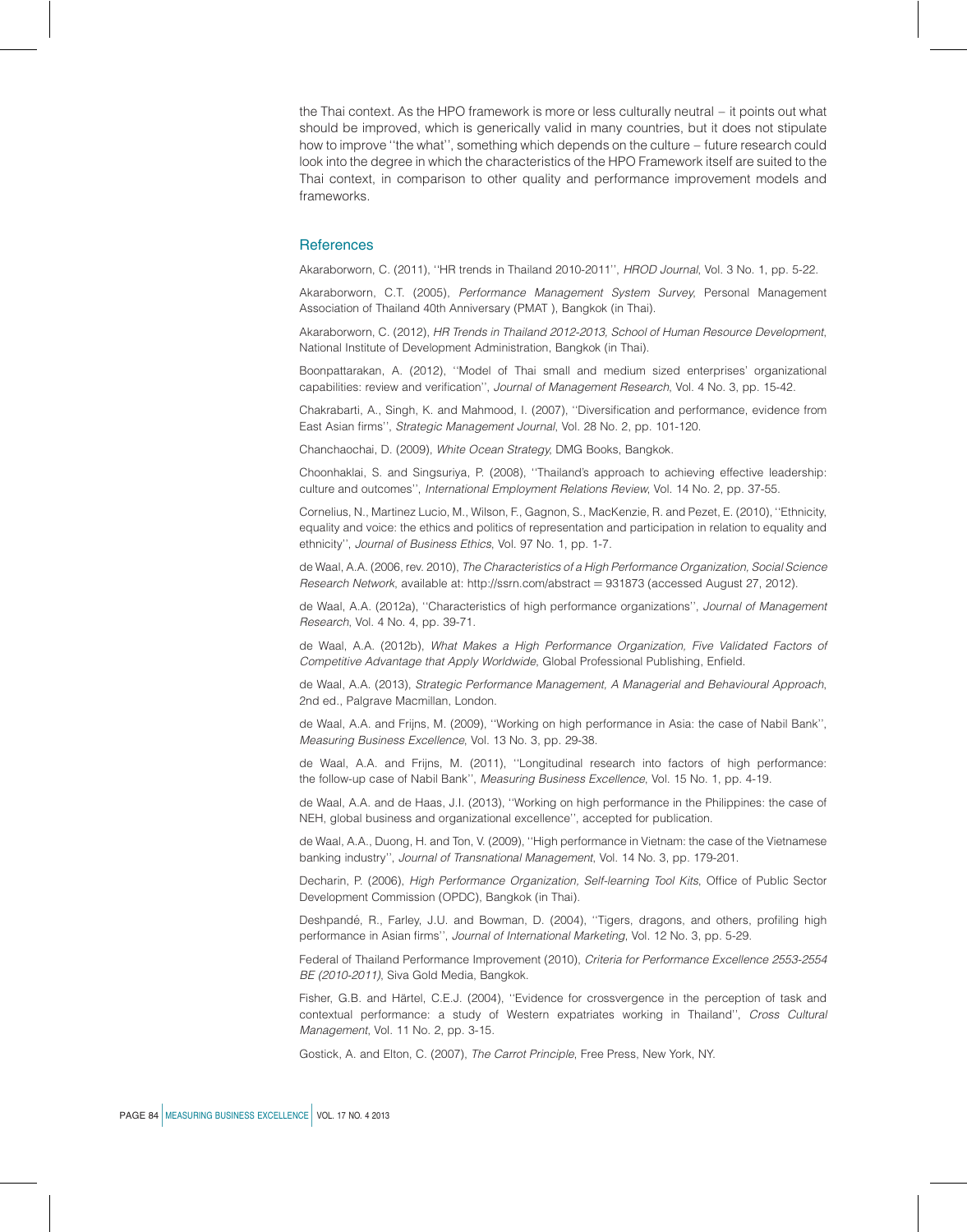Intarapanich, S. and Ussahawanitchakit, P. (2011), ''Dynamic technology capability, firm competitiveness enhancement, and organizational stability: evidence from it businesses in Thailand'', Journal of International Business & Economics, Vol. 11 No. 4, pp. 93-120.

Kantabutra, S. (2011), ''Sustainable leadership in a Thai healthcare services provider'', International Journal of Health Care Quality Assurance, Vol. 24 No. 1, pp. 67-80.

Khruasuwan, M., Dastoor, B., Baumanis, L.O. and Mujtaba, B.G. (2009), ''The application of participative management training and its relationship to Thai cultural values: is there a good fit?'', China-USA Business Review, Vol. 8 No. 2, pp. 46-54.

Laohavichien, T., Fredendall, L.D. and Cantrell, R.S. (2011), ''Leadership and quality management practices in Thailand", International Journal of Operations & Production Management, Vol. 31 No. 1, pp. 1048-1070.

Limsila, K. and Ogunlana, S.O. (2008), ''Performance and leadership outcome correlates of leadership styles and subordinate commitment", Engineering, Construction and Architectural Management, Vol. 15 No. 2, pp. 164-184.

Numprasertchaia, S. and Igel, B. (2005), ''Managing knowledge through collaboration: multiple case studies of managing research in university laboratories in Thailand'', Technovation, Vol. 25 No. 10, pp. 1173-1182.

Nunta, S., Ooncharoen, N. and Jadesadalug, V. (2012), ''The effects of service innovation strategy on business performance of spa business in Thailand", International Journal of Business Research, Vol. 12 No. 3, pp. 35-55.

Ooncharoen, N. and Ussahawanitchakit, P. (2008), ''Building organizational excellence and business performance of hotel business in Thailand: effects of service culture and organizational characteristic'', International Journal of Business Research, Vol. 8 No. 3, pp. 13-26.

Pongpearchan, P. and Ussahawanitchakit, P. (2011), ''Strategic entrepreneurship management competency and firm success: a comparative study of SMEs in auto and electronic parts in Thailand'', International Journal of Business Strategy, Vol. 11 No. 2, pp. 1-31.

Vanichchinchai, A. (2012), ''The relationship between employee involvement, partnership management and supply performance, findings from a developing country", International Journal of Productivity & Performance Management, Vol. 61 No. 2, pp. 157-172.

Wattanasupachoke, T. (2012), ''Trends of management and strategies: the study of Thailand'', Journal of International Business and Economics, Vol. 12 No. 1, pp. 77-86.

Yasamorn, N. and Ussahawanitchakit, P. (2011), ''Strategic collaborative capability, business growth, and organizational sustainability: evidence from tourism businesses in Thailand'', International Journal of Business Strategy, Vol. 11 No. 3, pp. 1-27.

#### Further reading

Runglertkrengkrai, S. and Engkaninan, S. (1987), ''The pattern of managerial behaviour in Thai culture'', Asia Pacific Journal of Management, Vol. 5 No. 1, pp. 8-15.

## Appendix

This Appendix lists the 35 characteristics of the five HPO factors, with the scores for the Thai organizations participating in the research (the uninterrupted line in Figure 1), compared to the average for the Asian countries in the database of the HPO Center (the interrupted line in Figure 1). The first column in Table AI shows the factor to which the HPO characteristics belong:  $ci =$  continuous improvement and renewal,  $oa =$  opennessandactionorientation,  $mq =$  management quality, wq = employee quality, lto = long-term orientation.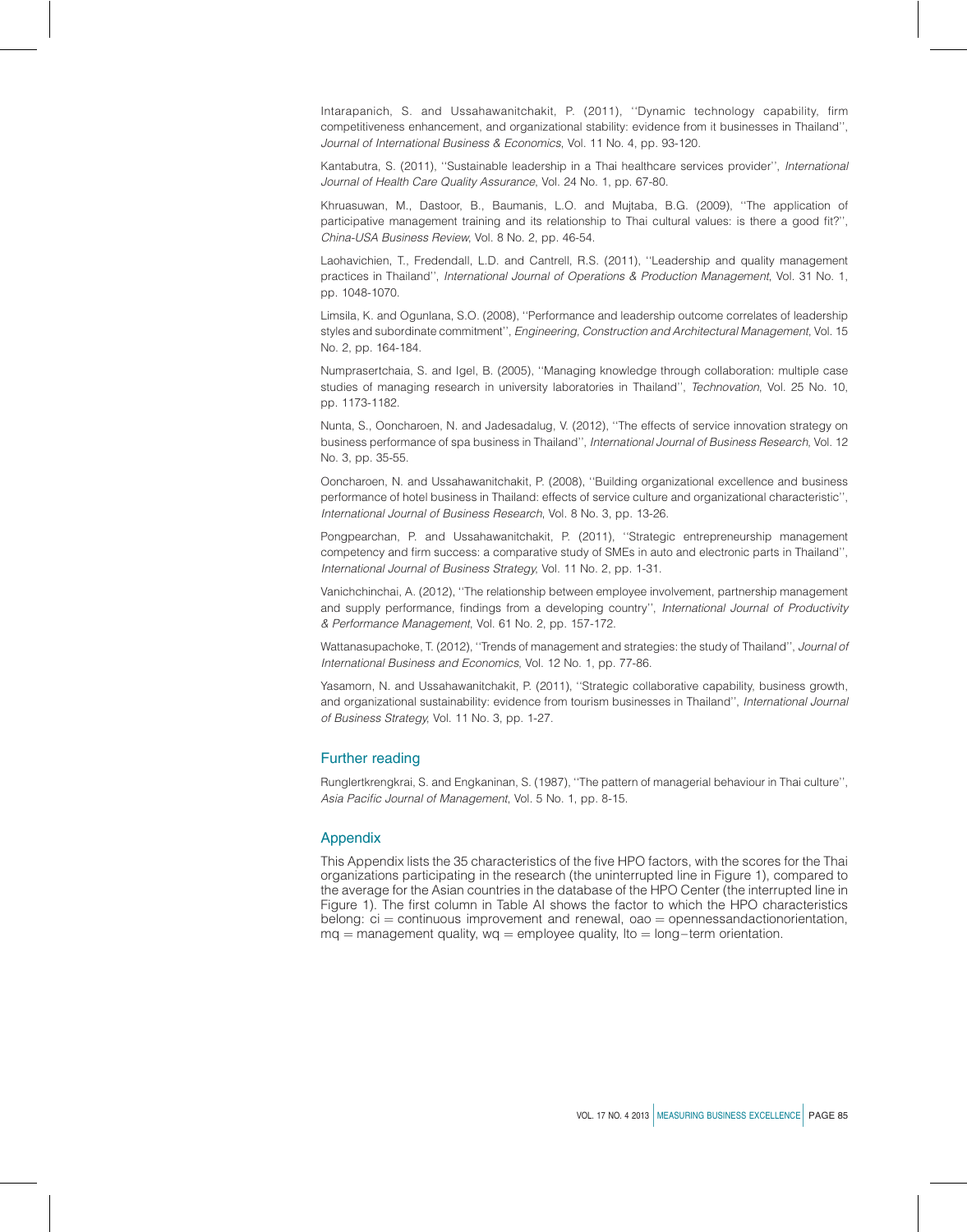| <b>Table AI</b> |                |                                                                                                              |      |             |
|-----------------|----------------|--------------------------------------------------------------------------------------------------------------|------|-------------|
|                 |                |                                                                                                              |      |             |
| Factor          | No.            | <b>HPO</b> characteristic                                                                                    | Thai | Asia        |
| Cİ              | 1              | Our organization has adopted a strategy that<br>sets it clearly apart from other organizations               | 6.0  | 5.8         |
| Cİ              | $\overline{c}$ | In our organization processes are continuously<br>improved                                                   | 6.5  | 6.4         |
| Cİ              | 3              | In our organization processes are continuously<br>simplified                                                 | 5.8  | 5.6         |
| Cİ              | $\overline{4}$ | In our organization processes are continuously<br>aligned                                                    | 5.6  | 5.6         |
| <b>Ci</b>       | 5              | In our organization everything that matters to the<br>organization's performance is explicitly reported      | 6.3  | 6.2         |
| <b>Ci</b>       | 6              | In our organization both financial and<br>non-financial information is reported to<br>organizational members | 5.8  | 5.7         |
| Cİ              | 7              | Our organization continuously innovates its core<br>competencies                                             | 5.8  | 5.7         |
| Cİ              | 8              | Our organization continuously innovates its<br>products, processes and services                              | 6.3  | 6.3         |
| oao             | 9              | The management of our organization frequently<br>engages in a dialogue with employees                        | 5.8  | 5.8         |
| oao             | 10             | Organizational members spend much time on<br>communication, knowledge exchange and<br>learning               | 5.6  | 5.5         |
| oao             | 11             | Organizational members are always involved in<br>important processes                                         | 6.2  | 6.1         |
| oao             | 12             | The management of our organization allows<br>making mistakes                                                 | 5.7  | 5.8         |
| oao             | 13             | The management of our organization welcomes<br>change                                                        | 6.6  | 6.5         |
| oao             | 14             | Our organization is performance driven                                                                       | 6.9  | 6.7         |
| mq              | 15             | The management of our organization is trusted<br>by organizational members                                   | 6.2  | 6.2         |
| mq              | 16             | The management of our organization has<br>integrity                                                          | 6.8  | 6.8         |
| mq              | 17             | The management of our organization is a role<br>model for organizational members                             | 6.1  | 6.1         |
| mq              | 18             | The management of our organization applies fast<br>decision making                                           | 6.0  | 6.0         |
| mq              | 19             | The management of our organization applies fast<br>action taking                                             | 6.3  | 6.3         |
| mq              | 20             | The management of our organization coaches<br>organizational members to achieve better results               | 5.9  | 5.8         |
|                 |                |                                                                                                              |      | (Continued) |